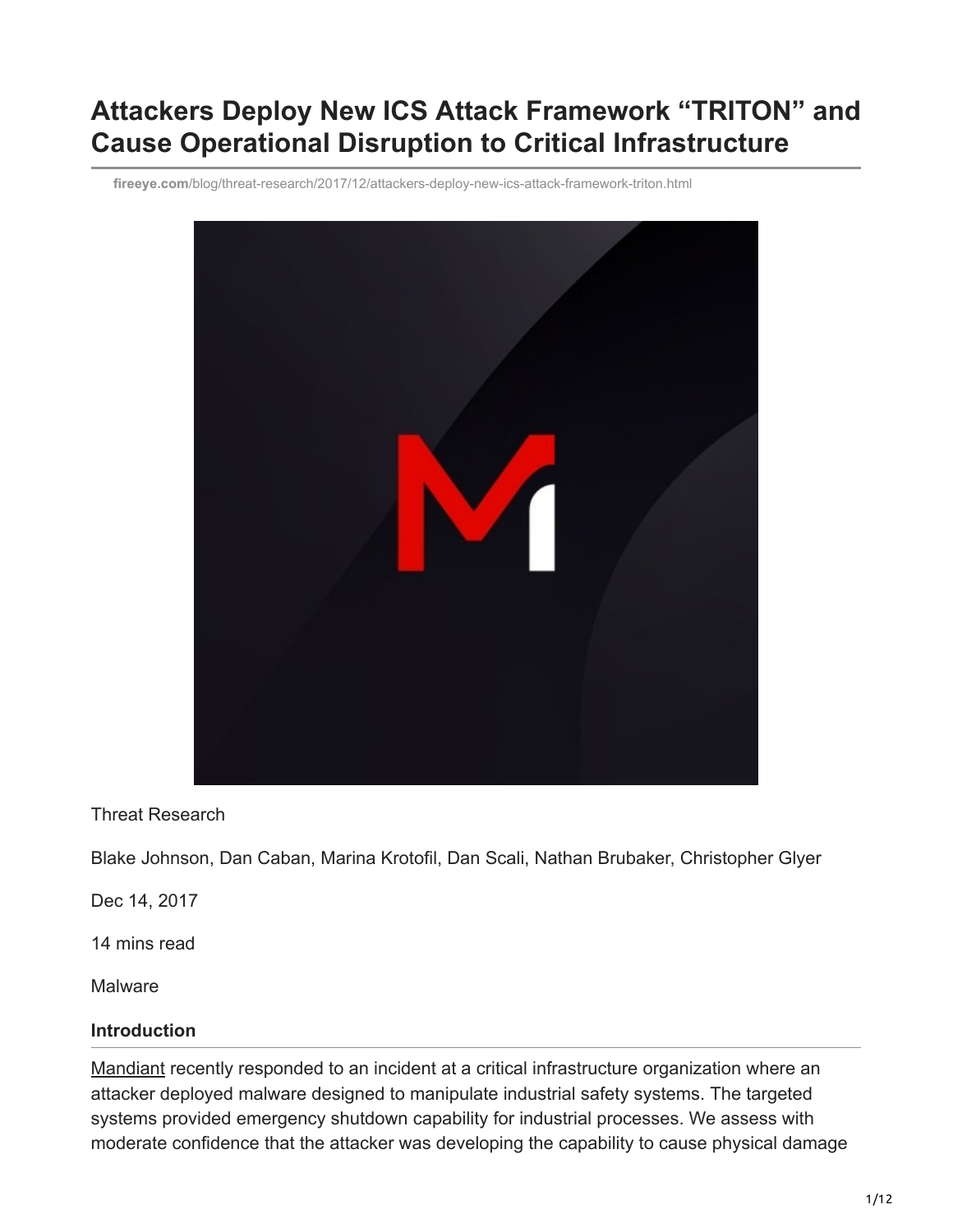and inadvertently shutdown operations. This malware, which we call TRITON, is an attack framework built to interact with Triconex Safety Instrumented System (SIS) controllers. We have not attributed the incident to a threat actor, though we believe the activity is consistent with a nation state preparing for an attack.

TRITON is one of a limited number of publicly identified malicious software families targeted at [industrial control systems \(ICS\)](https://www.mandiant.com/services/industrial-control-systems-healthcheck). It follows [Stuxnet](https://www.mandiant.com/resources/fireeye-reveals-rise-in-advanced-threat-activities-by-iranian-linked-ajax-security) which was used against Iran in 2010 and Industroyer which we believe was deployed by Sandworm Team against Ukraine in 2016. TRITON is consistent with these attacks, in that it could prevent safety mechanisms from executing their intended function, resulting in a physical consequence.

| <b>Malware</b><br><b>Family</b> | <b>Main Modules</b>                                                        | <b>Description</b>                          |
|---------------------------------|----------------------------------------------------------------------------|---------------------------------------------|
| <b>TRITON</b>                   | trilog.exe                                                                 | Main executable leveraging<br>libraries.zip |
| library.zip                     | Custom communication library for interaction with<br>Triconex controllers. |                                             |

#### Table 1: Description of TRITON Malware

#### **Incident Summary**

The attacker gained remote access to an SIS engineering workstation and deployed the TRITON attack framework to reprogram the SIS controllers. During the incident, some SIS controllers entered a failed safe state, which automatically shutdown the industrial process and prompted the asset owner to initiate an investigation. The investigation found that the SIS controllers initiated a safe shutdown when application code between redundant processing units failed a validation check -- resulting in an MP diagnostic failure message.

We assess with moderate confidence that the attacker inadvertently shutdown operations while developing the ability to cause physical damage for the following reasons:

- Modifying the SIS could prevent it from functioning correctly, increasing the likelihood of a failure that would result in physical consequences.
- TRITON was used to modify application memory on SIS controllers in the environment, which could have led to a failed validation check.
- The failure occurred during the time period when TRITON was used.
- It is not likely that existing or external conditions, in isolation, caused a fault during the time of the incident.

#### **Attribution**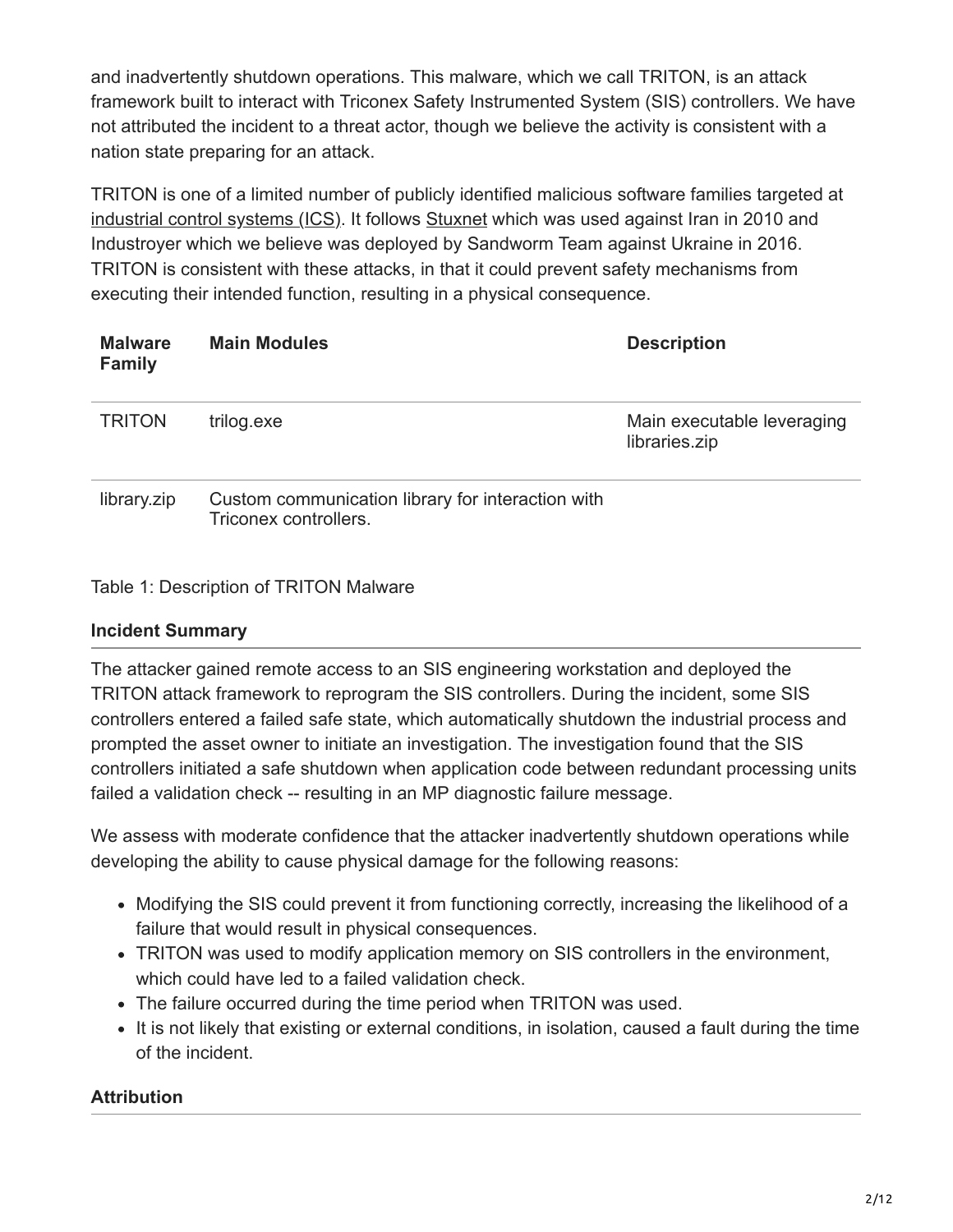Fire Eye has not connected this activity to any actor we currently track; however, we assess with moderate confidence that the actor is sponsored by a nation state. The targeting of critical infrastructure as well as the attacker's persistence, lack of any clear monetary goal and the technical resources necessary to create the attack framework suggest a well-resourced nation state actor. Specifically, the following facts support this assessment:

The attacker targeted the SIS suggesting an interest in causing a high-impact attack with physical consequences. This is an attack objective not typically seen from cyber-crime groups.

The attacker deployed TRITON shortly after gaining access to the SIS system, indicating that they had pre-built and tested the tool which would require access to hardware and software that is not widely available. TRITON is also designed to communicate using the proprietary TriStation protocol which is not publicly documented suggesting the adversary independently reverse engineered this protocol.

The targeting of critical infrastructure to disrupt, degrade, or destroy systems is consistent with numerous attack and reconnaissance activities carried out globally by Russian, Iranian, North Korean, U.S., and Israeli nation state actors. Intrusions of this nature do not necessarily indicate an immediate intent to disrupt targeted systems, and may be preparation for a contingency.

## **Background on Process Control and Safety Instrumented Systems**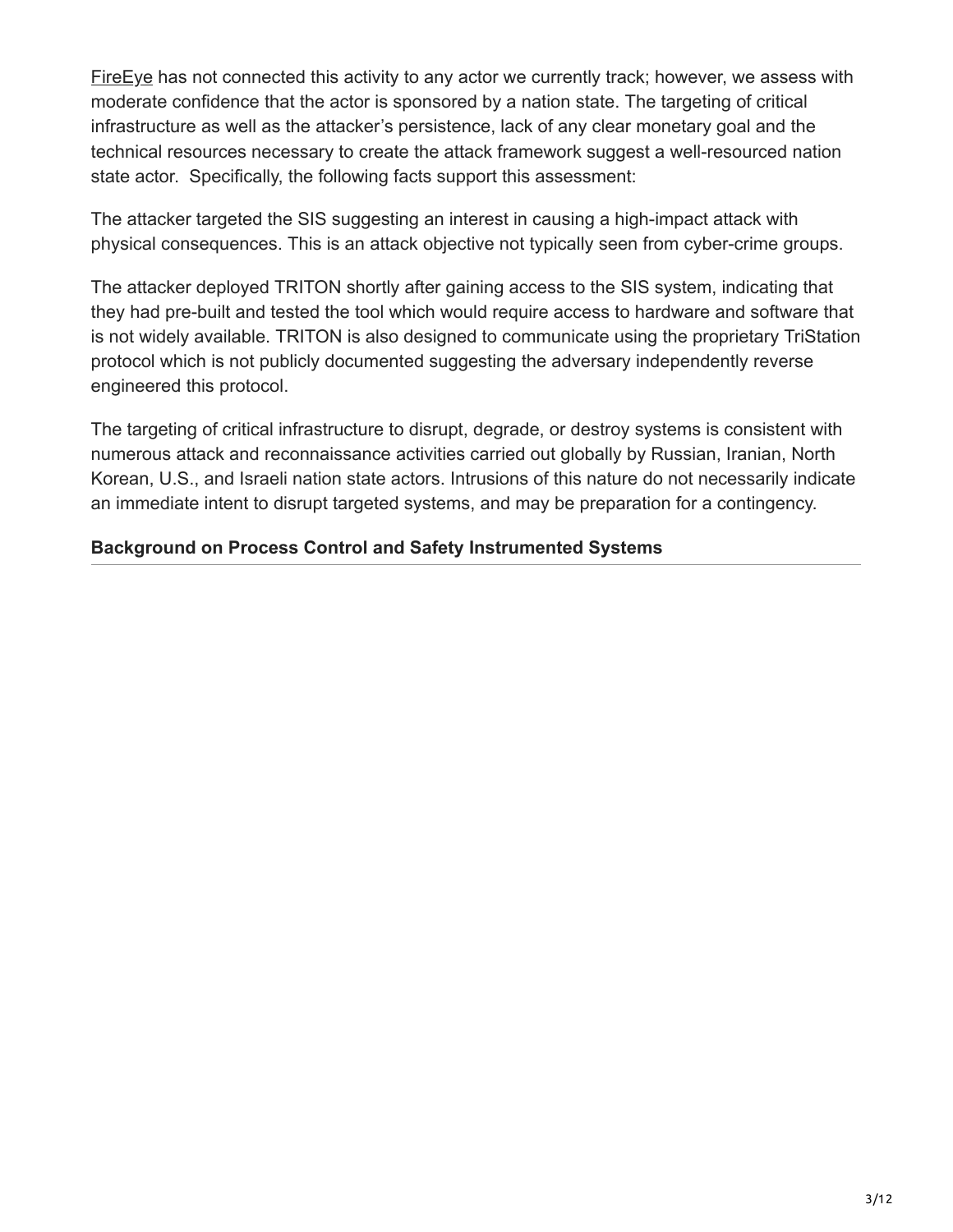## **DICS Reference Architecture**

Figure 1:

#### ICS Reference Architecture

Modern industrial process control and automation systems rely on a variety of sophisticated control systems and safety functions. These systems and functions are often referred to as [Industrial Control Systems \(ICS\)](https://www.fireeye.com/products/industrial-systems-and-critical-infrastructure-security.html) or Operational Technology (OT).

A Distributed Control System (DCS) provides human operators with the ability to remotely monitor and control an industrial process. It is a computerized control system consisting of computers, software applications and controllers. An Engineering Workstation is a computer used for configuration, maintenance and diagnostics of the control system applications and other control system equipment.

A SIS is an autonomous control system that independently monitors the status of the process under control. If the process exceeds the parameters that define a hazardous state, the SIS attempts to bring the process back into a safe state or automatically performs a safe shutdown of the process. If the SIS and DCS controls fail, the final line of defense is the design of the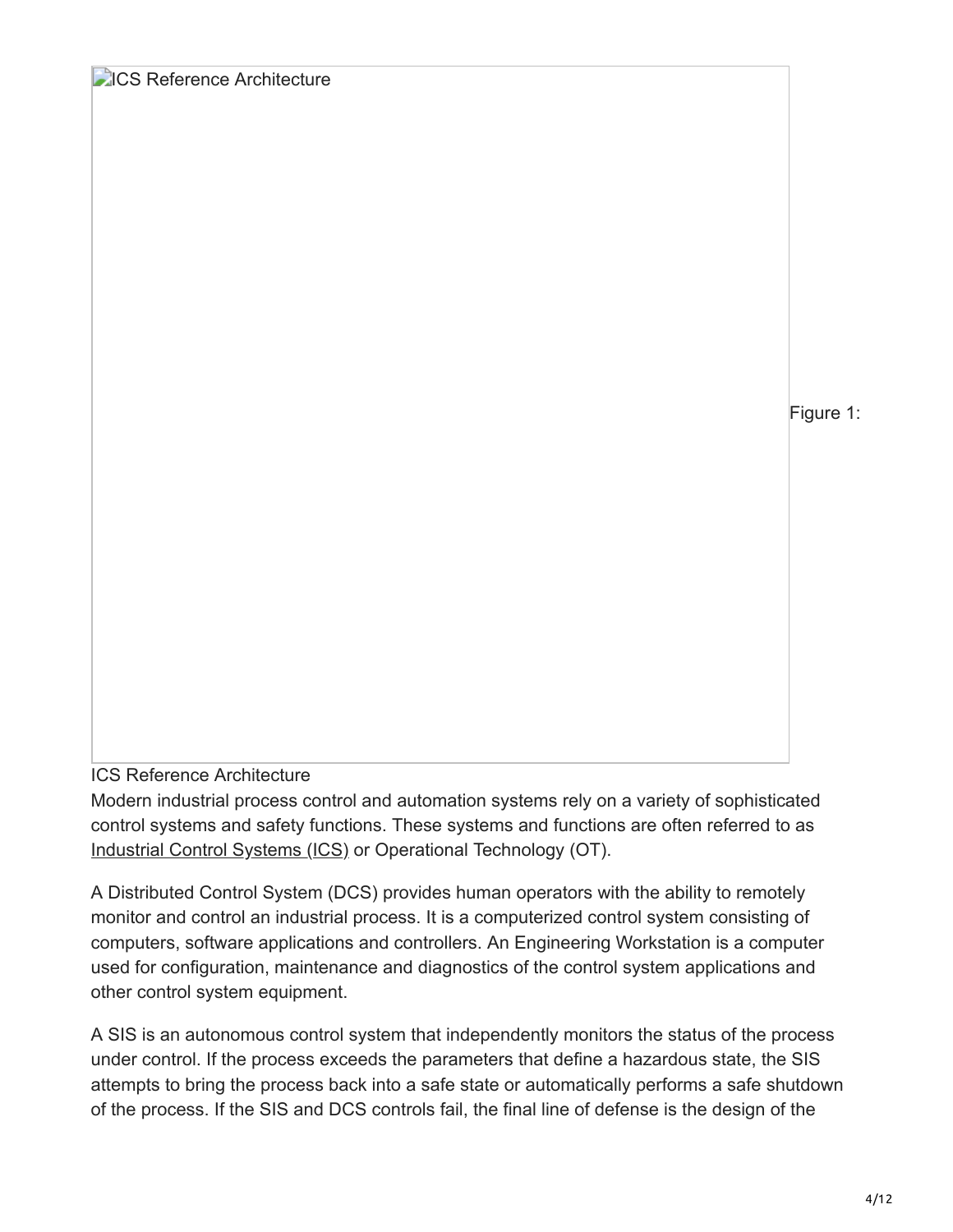industrial facility, which includes mechanical protections on equipment (e.g. rupture discs), physical alarms, emergency response procedures and other mechanisms to mitigate dangerous situations.

Asset owners employ varied approaches to interface their plant's DCS with the SIS. The traditional approach relies on the principles of segregation for both communication infrastructures and control strategies. For at least the past decade, there has been a trend towards integrating DCS and SIS designs for various reasons including lower cost, ease of use, and benefits achieved from exchanging information between the DCS and SIS. We believe TRITON acutely demonstrates the risk associated with integrated designs that allow bidirectional communication between DCS and SIS network hosts.

## **Safety Instrumented Systems Threat Model and Attack Scenarios**

| <b>Temporal Relationship Between Cyber Security and Safety</b> |        |
|----------------------------------------------------------------|--------|
|                                                                |        |
|                                                                | Figure |
|                                                                |        |
|                                                                |        |
|                                                                |        |

2: Temporal Relationship Between Cyber Security and Safety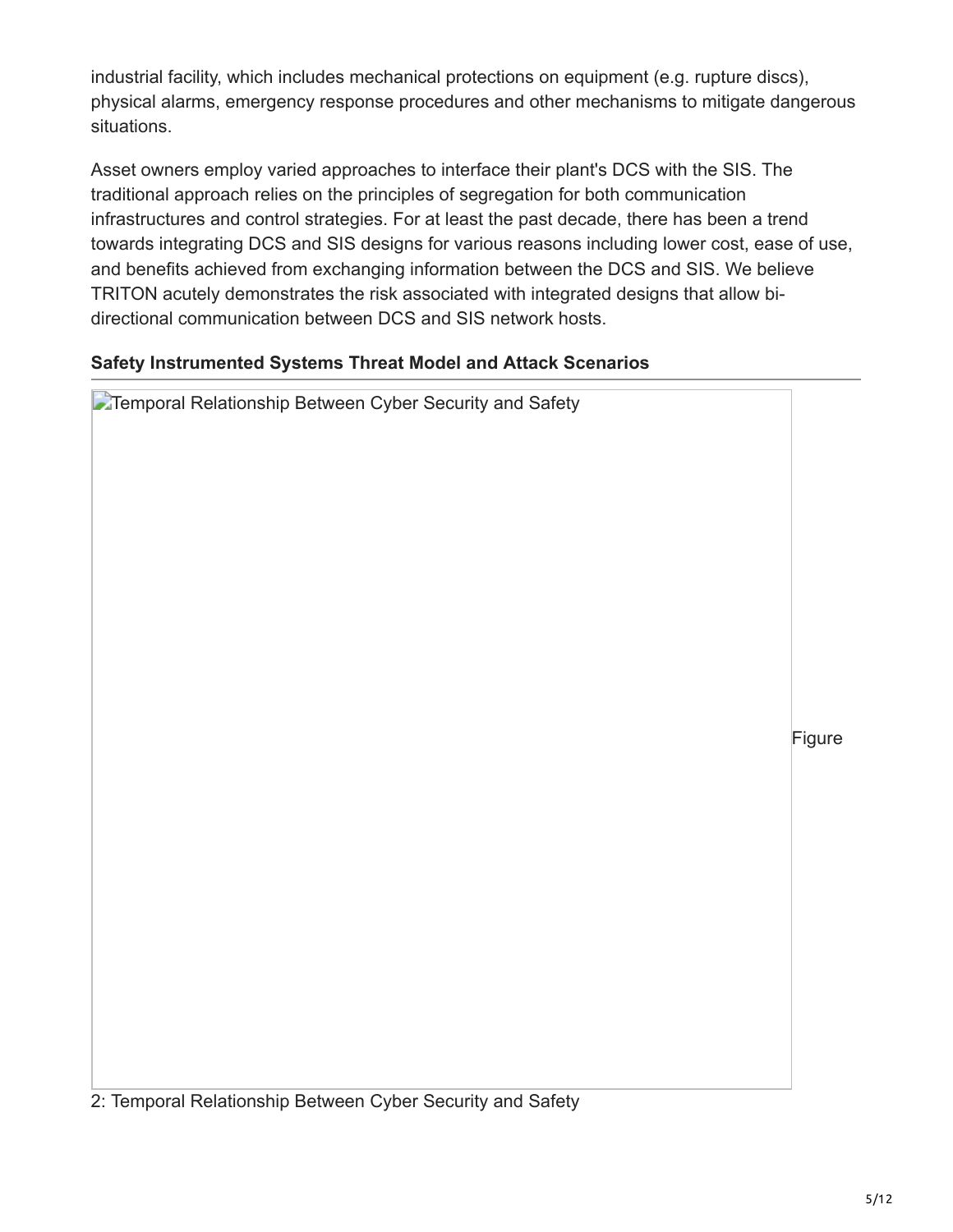The attack lifecycle for disruptive attacks against ICS is similar to other types of cyber attacks, with a few key distinctions. First, the attacker's mission is to disrupt an operational process rather than steal data. Second, the attacker must have performed OT reconnaissance and have sufficient specialized engineering knowledge to understand the industrial process being controlled and successfully manipulate it.

Figure 2 represents the relationship between cyber security and safety controls in a process control environment. Even if cyber security measures fail, safety controls are designed to prevent physical damage. To maximize physical impact, a cyber attacker would also need to bypass safety controls.

The SIS threat model below highlights some of the options available to an attacker who has successfully compromised an SIS.

## *Attack Option 1: Use the SIS to shutdown the process*

- The attacker can reprogram the SIS logic to cause it to trip and shutdown a process that is, in actuality, in a safe state. In other words, trigger a false positive.
- Implication: Financial losses due to process downtime and complex plant start up procedure after the shutdown.

### *Attack Option 2: Reprogram the SIS to allow an unsafe state*

- The attacker can reprogram the SIS logic to allow unsafe conditions to persist.
- Implication: Increased risk that a hazardous situation will cause physical consequences (e.g. impact to equipment, product, environment and human safety) due to a loss of SIS functionality.

## *Attack Option 3: Reprogram the SIS to allow an unsafe state – while using the DCS to create an unsafe state or hazard*

- The attacker can manipulate the process into an unsafe state from the DCS while preventing the SIS from functioning appropriately.
- Implication: Impact to human safety, the environment, or damage to equipment, the extent of which depends on the physical constraints of the process and the plant design.

## **Analysis of Attacker Intent**

We assess with moderate confidence that the attacker's long-term objective was to develop the capability to cause a physical consequence. We base this on the fact that the attacker initially obtained a reliable foothold on the DCS and could have developed the capability to manipulate the process or shutdown the plant, but instead proceeded to compromise the SIS system. Compromising both the DCS and SIS system would enable the attacker to develop and carry out an attack that causes the maximum amount of damage allowed by the physical and mechanical safeguards in place.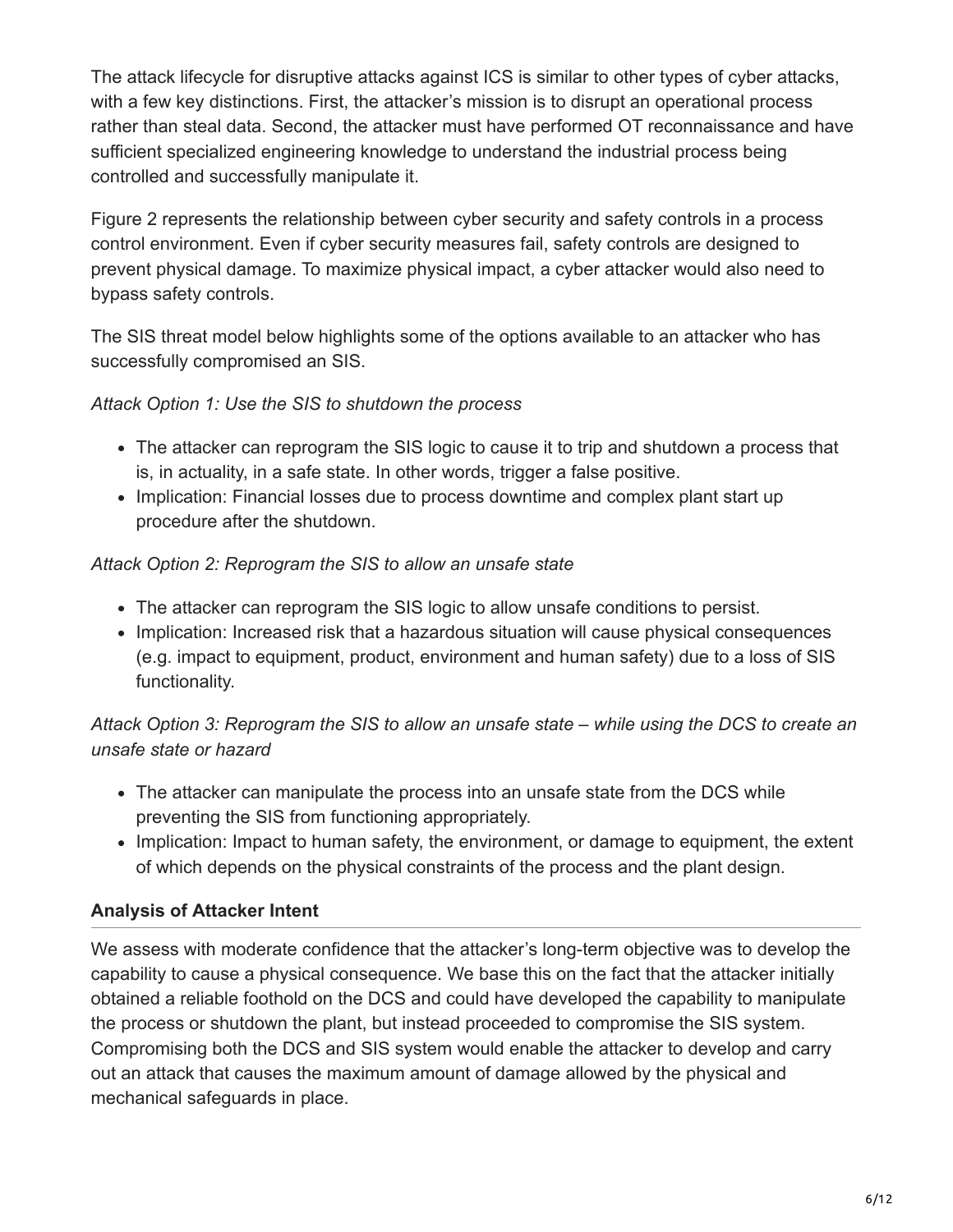Once on the SIS network, the attacker used their pre-built TRITON attack framework to interact with the SIS controllers using the TriStation protocol. The attacker could have caused a process shutdown by issuing a halt command or intentionally uploading flawed code to the SIS controller to cause it to fail. Instead, the attacker made several attempts over a period of time to develop and deliver functioning control logic for the SIS controllers in this target environment. While these attempts appear to have failed due one of the attack scripts' conditional checks, the attacker persisted with their efforts. This suggests the attacker was intent on causing a specific outcome beyond a process shutdown.

Of note, on several occasions, we have observed evidence of long term intrusions into ICS which were not ultimately used to disrupt or disable operations. For instance, Russian operators, such as Sandworm Team, have compromised Western ICS over a multi-year period without causing a disruption.

#### **Summary of Malware Capabilities**

The TRITON attack tool was built with a number of features, including the ability to read and write programs, read and write individual functions and query the state of the SIS controller. However, only some of these capabilities were leveraged in the trilog.exe sample (e.g. the attacker did not leverage all of TRITON's extensive reconnaissance capabilities).

The TRITON malware contained the capability to communicate with Triconex SIS controllers (e.g. send specific commands such as *halt* or read its memory content) and remotely reprogram them with an attacker-defined payload. The TRITON sample Mandiant analyzed added an attacker-provided program to the execution table of the Triconex controller. This sample left legitimate programs in place, expecting the controller to continue operating without a fault or exception. If the controller failed, TRITON would attempt to return it to a running state. If the controller did not recover within a defined time window, this sample would overwrite the malicious program with invalid data to cover its tracks.

## **Recommendations**

Asset owners who wish to defend against the capabilities demonstrated in the incident, should consider the following controls:

- Where technically feasible, segregate safety system networks from process control and information system networks. Engineering workstations capable of programming SIS controllers should not be dual-homed to any other DCS process control or information system network.
- Leverage hardware features that provide for physical control of the ability to program safety controllers. These usually take the form of switches controlled by a physical key. On Triconex controllers, keys should not be left in the PROGRAM mode other than during scheduled programming events.
- Implement change management procedures for changes to key position. Audit current key state regularly.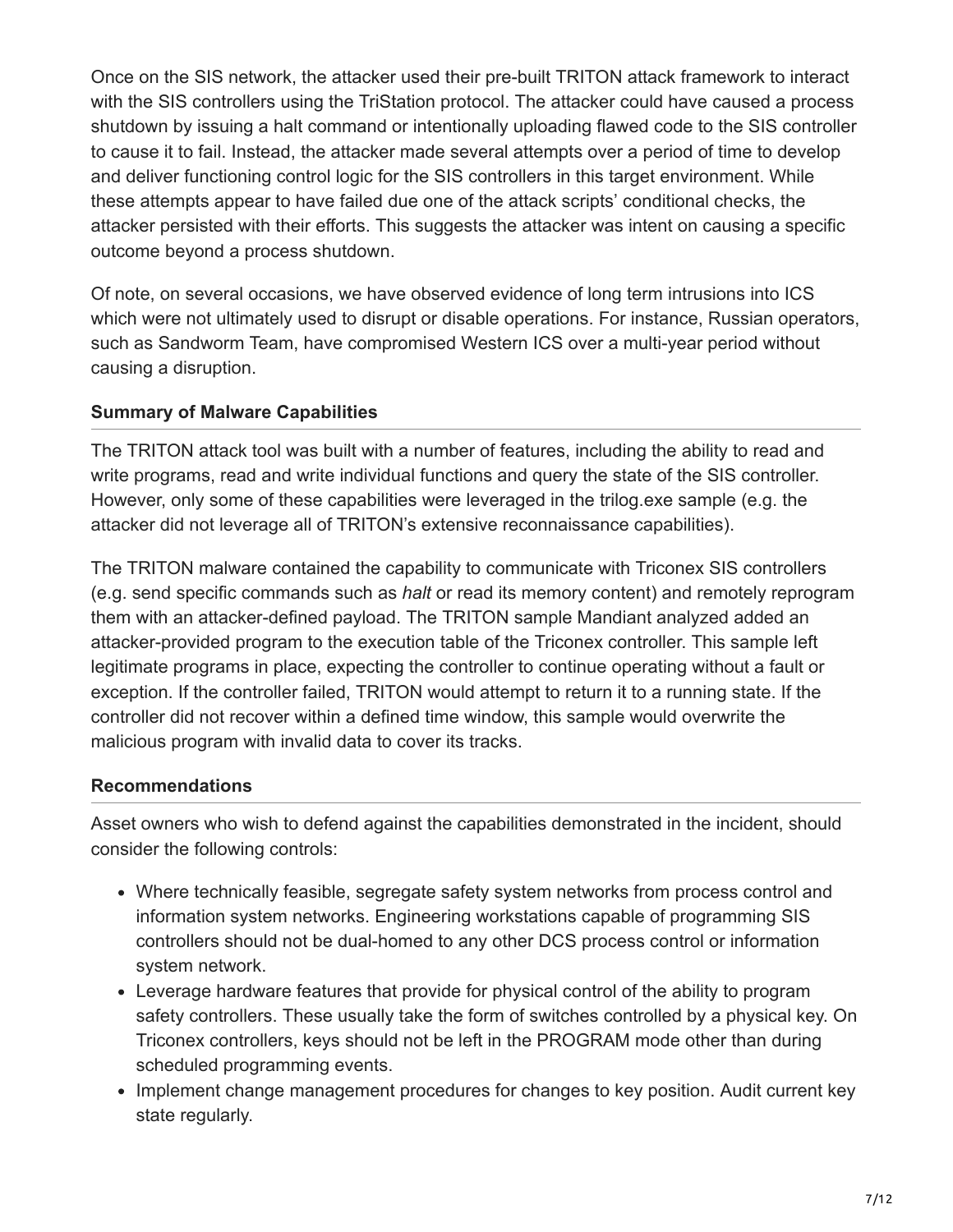- Use a unidirectional gateway rather than bidirectional network connections for any applications that depend on the data provided by the SIS.
- Implement strict access control and application whitelisting on any server or workstation endpoints that can reach the SIS system over TCP/IP.
- Monitor ICS network traffic for unexpected communication flows and other anomalous activity.

**Triconex Key Switch (source)** 

Figure

3: Triconex Key Switch [\(source\)](https://images-na.ssl-images-amazon.com/images/I/41jr93jKzML._SX466_.jpg)

#### **Appendix: Technical Analysis**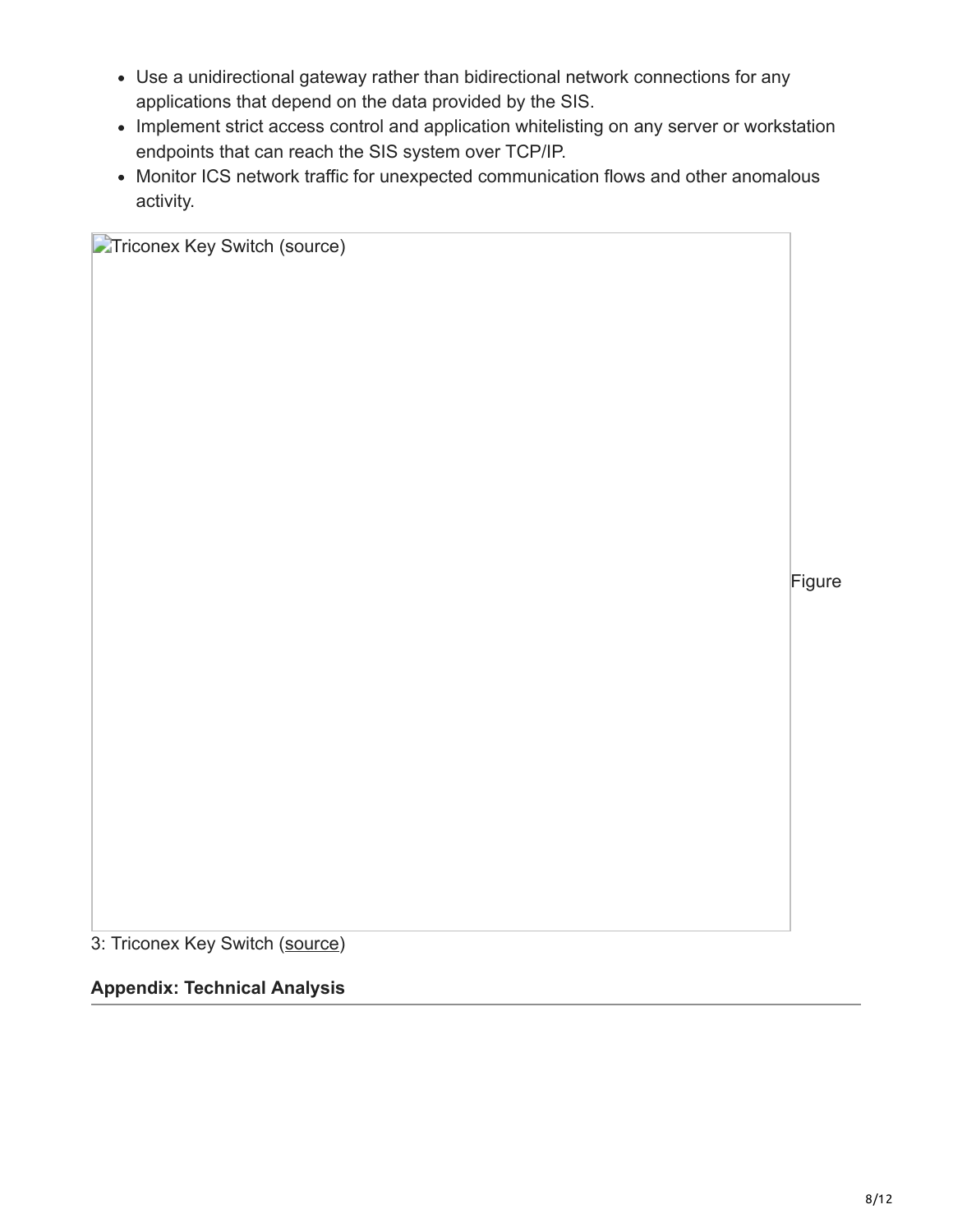**TRITON Architecture and Attack Scenario** 

Figure 4:

## TRITON Architecture and Attack Scenario

TRITON was deployed on an SIS engineering workstation running the Microsoft Windows operating system. The malware was named to masquerade as the legitimate Triconex Trilog application. This application is used for reviewing logs and is a part of the TriStation application suite. The malware was delivered as a Py2EXE compiled python script dependent on a zip file containing standard Python libraries, open source libraries, as well as the attacker-developed Triconex attack framework for interacting with the Triconex controllers. Along with the executable, two binary files, *inject.bin (malicious function code)* and *imain.bin (malicious control logic)*, were deployed as the controller's payload. These file names were hard coded in the Py2EXE compiled python script.

Trilog.exe took one option from the command line, which was a single IP address of the target Triconex device. It did not leverage the underlying TRITON library's capability for Triconex device discovery, instead an instance of trilog.exe had to be invoked separately for each target controller in the environment. Once invoked, trilog.exe checked the status of the controller, then read the configuration information exposed by the TriStation protocol. If the controller was in a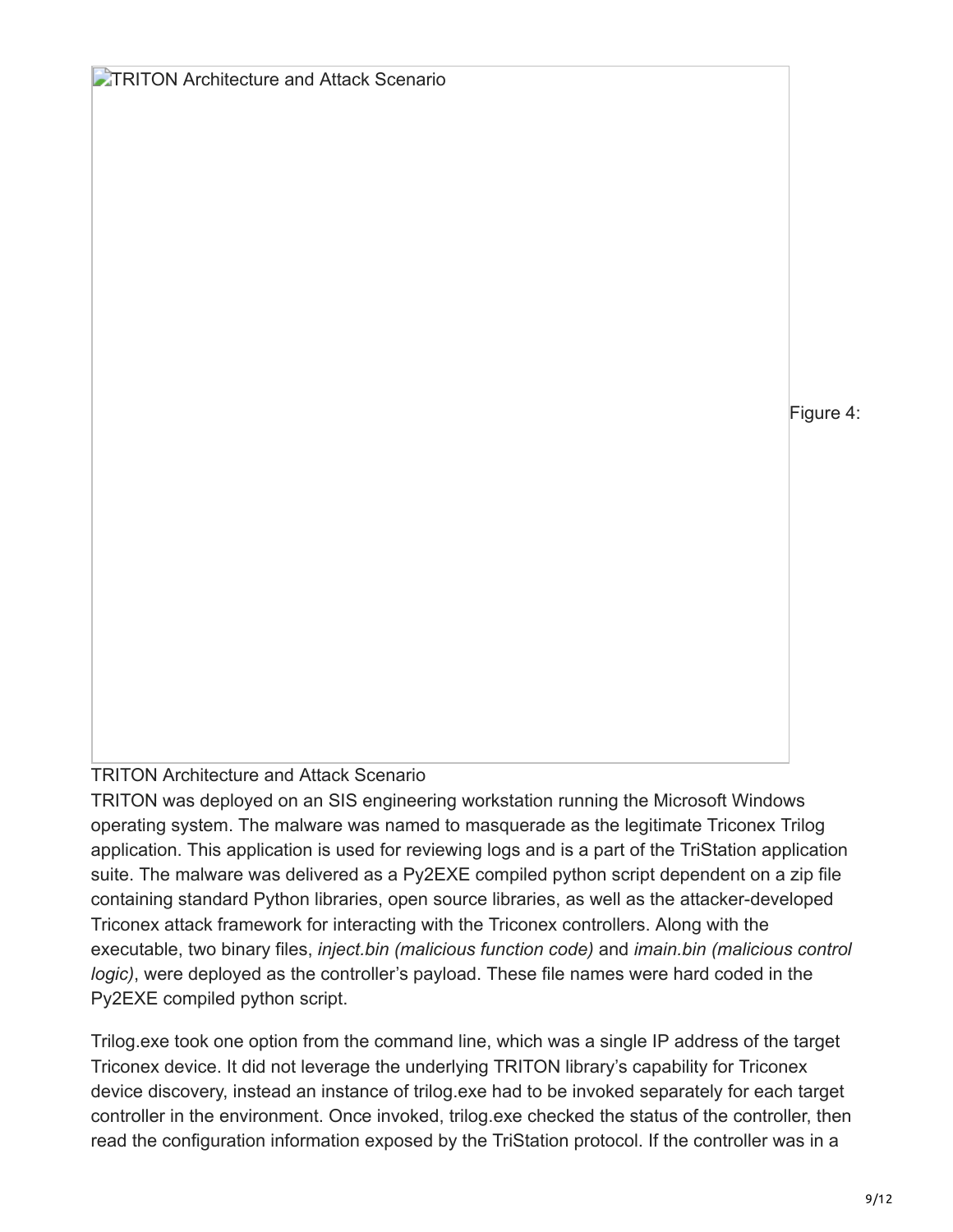running state, trilog.exe encoded the two payload files *inject.bin* and *imain.bin* and passed them to the communication libraries to be appended to the controller's program memory and execution table.

After payload files were inserted into memory on the Triconex controller, the script initiated a countdown, periodically checking the status of the controller. If an error was detected, the communication library's method *SafeAppendProgramMod* attempted to reset the controller to the previous state using a TriStation protocol command. If this failed, trilog.exe attempted to write a small 'dummy' program to memory. We assess that this was an anti-forensics technique to hide the presence of the attacker code on the Triconex controller.

Working with the asset owner, Mandiant ran trilog.exe in a lab environment with a valid Triconex controller and discovered a conditional check in the malware that prevented the payload binary from persisting in the environment. Mandiant confirmed that, after correcting patching the attack script to remove this check, the payload binary would persist in controller memory, and the controller would continue to run.

TRITON implements the TriStation protocol, which is the protocol used by the legitimate TriStation application, to configure controllers.

*TsHi*is the high-level interface created by the malware's authors that allows the threat actor's operators to implement attack scripts using the TRITON framework. It exposes functions for both reconnaissance and attack. The functions generally accept binary data from the user, and handle the code 'signing' and check sums prior to passing the data to lower level libraries for serialization on to the network.

*TsBase*, another attacker-written module,contains the functions called by *TsHi*, which translate the attacker's intended action to the appropriate TriStation protocol function code. For certain functions, it also packs and pads the data in to the appropriate format.

*TsLow* is an additional attacker module that implements the TriStation UDP wire protocol. The *TsBase* library primarily depends on the *ts\_exec* method. This method takes the function code and expected response code, and serializes the commands payload over UDP. It checks the response from the controller against the expected value and returns a result data structure indicating success or a *False* object representing failure.

*TsLow* also exposes the connect method used to check connectivity to the target controller. If invoked with no targets, it runs the device discovery function detect ip. This leverages a "ping" message over the TriStation protocol using IP broadcast to find controllers that are reachable via a router from where the script is invoked.

| <b>Indicators</b> |      |  |  |  |  |  |
|-------------------|------|--|--|--|--|--|
| <b>Filename</b>   | Hash |  |  |  |  |  |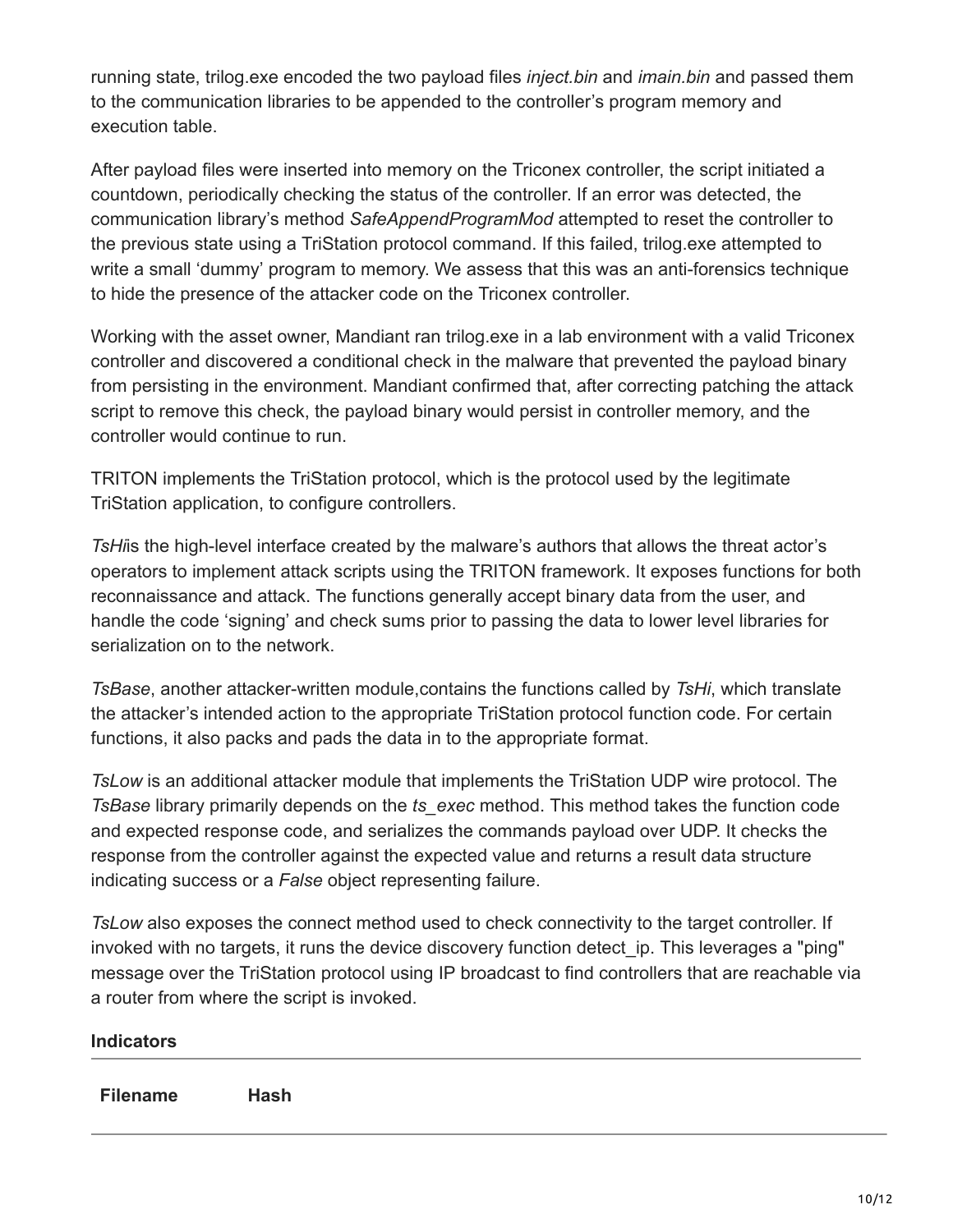| trilog.exe                | MD5: 6c39c3f4a08d3d78f2eb973a94bd7718<br><b>SHA-256:</b>         |
|---------------------------|------------------------------------------------------------------|
|                           | e8542c07b2af63ee7e72ce5d97d91036c5da56e2b091aa2afe737b224305d230 |
| imain.bin                 | MD5: 437f135ba179959a580412e564d3107f<br><b>SHA-256:</b>         |
|                           | 08c34c6ac9186b61d9f29a77ef5e618067e0bc9fe85cab1ad25dc6049c376949 |
| inject.bin                | MD5: 0544d425c7555dc4e9d76b571f31f500<br><b>SHA-256:</b>         |
|                           | 5fc4b0076eac7aa7815302b0c3158076e3569086c4c6aa2f71cd258238440d14 |
| library.zip               | MD5: 0face841f7b2953e7c29c064d6886523<br><b>SHA-256:</b>         |
|                           | bef59b9a3e00a14956e0cd4a1f3e7524448cbe5d3cc1295d95a15b83a3579c59 |
| TS_cnames.pyc             | MD5: e98f4f3505f05bf90e17554fbc97bba9<br><b>SHA-256:</b>         |
|                           | 2c1d3d0a9c6f76726994b88589219cb8d9c39dd9924bc8d2d02bf41d955fe326 |
| TsBase.pyc                | MD5: 288166952f934146be172f6353e9a1f5<br><b>SHA-256:</b>         |
|                           | 1a2ab4df156ccd685f795baee7df49f8e701f271d3e5676b507112e30ce03c42 |
| TsHi.pyc                  | MD5: 27c69aa39024d21ea109cc9c9d944a04<br><b>SHA-256:</b>         |
|                           | 758598370c3b84c6fbb452e3d7119f700f970ed566171e879d3cb41102154272 |
| TsLow.pyc                 | MD5: f6b3a73c8c87506acda430671360ce15<br><b>SHA-256:</b>         |
|                           | 5c776a33568f4c16fee7140c249c0d2b1e0798a96c7a01bfd2d5684e58c9bb32 |
| sh.pyc                    | MD5: 8b675db417cc8b23f4c43f3de5c83438<br><b>SHA-256:</b>         |
|                           | c96ed56bf7ee85a4398cc43a98b4db86d3da311c619f17c8540ae424ca6546e1 |
| <b>Detection</b>          |                                                                  |
| rule TRITON_ICS_FRAMEWORK |                                                                  |
| mata                      |                                                                  |

```
 meta:
author = "nicholas.carr @itsreallynick"
md5 = "0face841f7b2953e7c29c064d6886523"
description = "TRITON framework recovered during Mandiant ICS incident response"
  strings:
```